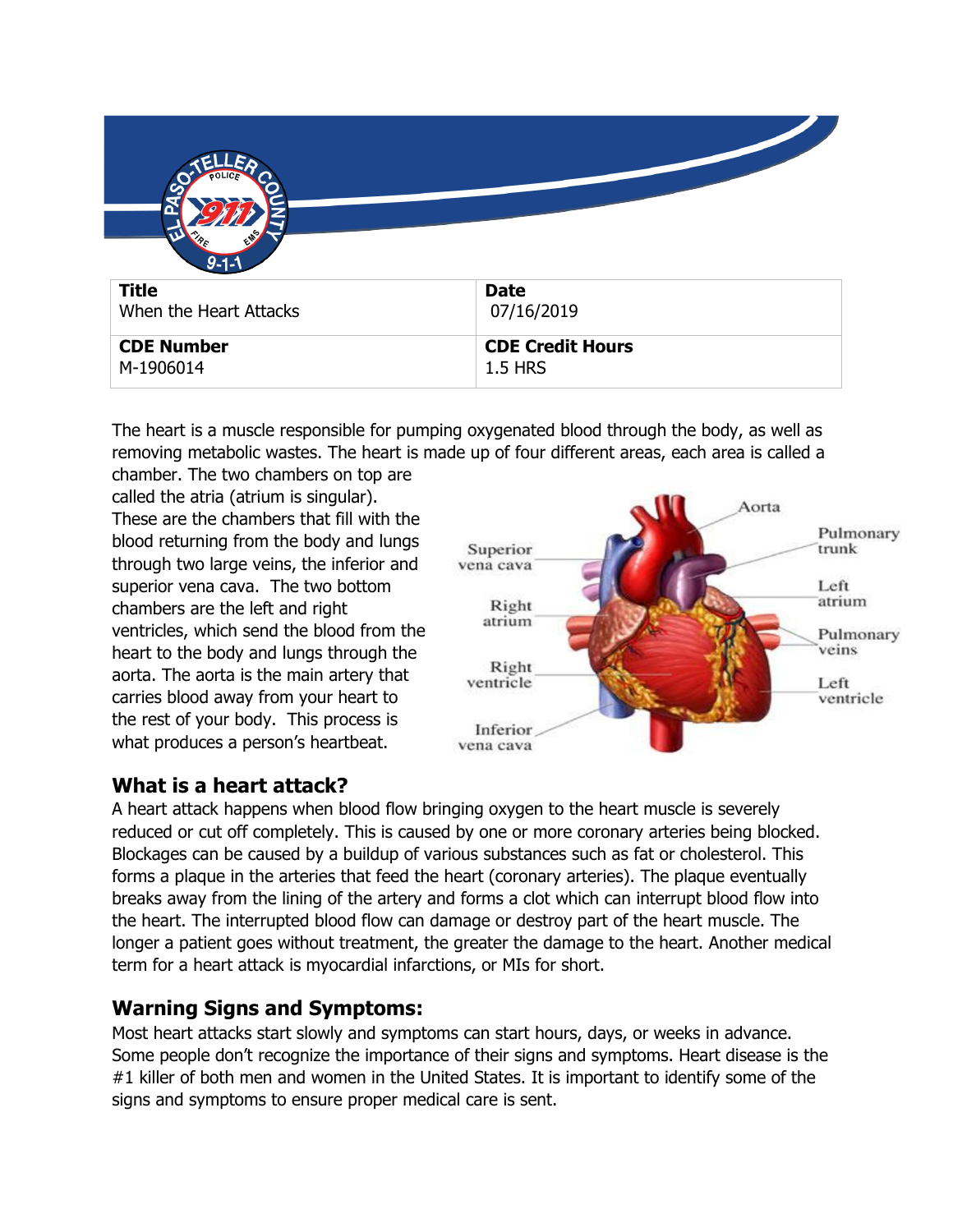

Common heart attack symptoms include (but are not limited to):

- Pressure, tightness, pain or squeezing sensation in the chest or arms that may spread to the neck, jaw, or back.
- Nausea, indigestions, heartburn, or abdominal pain
- Fatigue
- Cold Sweats
- Lightheadedness or sudden dizziness

Some symptoms that more likely to be present in women are:

- Indigestion or gas-like pain
- Dizziness or nausea
- Unexplained weakness or fatigue
- Discomfort or pain between the shoulder blades
- Recurring chest discomfort

"Women can experience a heart attack without chest pressure. They may experience shortness of breath, pressure or pain in the lower chest or upper abdomen, dizziness, lightheadedness or fainting, upper back pressure or extreme fatigue."-Nieca Goldberg, M.D.

--Heart attacks are considered critical problems in the dispatch world and the symptoms are listed on protocol 10: Chest Pain/Chest Discomfort (Non-Traumatic)--

# **Administering Aspirin:**

Aspirin interferes with the body's blood clotting ability which is why some patients who have had a heart attack or stroke before take a low dose (81mg) daily. The International Academy of Emergency Dispatch (IAED) also has instructions for giving aspirin to a patient experiencing chest pain or chest discomfort. When aspirin is taken during a heart attack, it can slow clotting and decrease the size of the blood clot that is forming.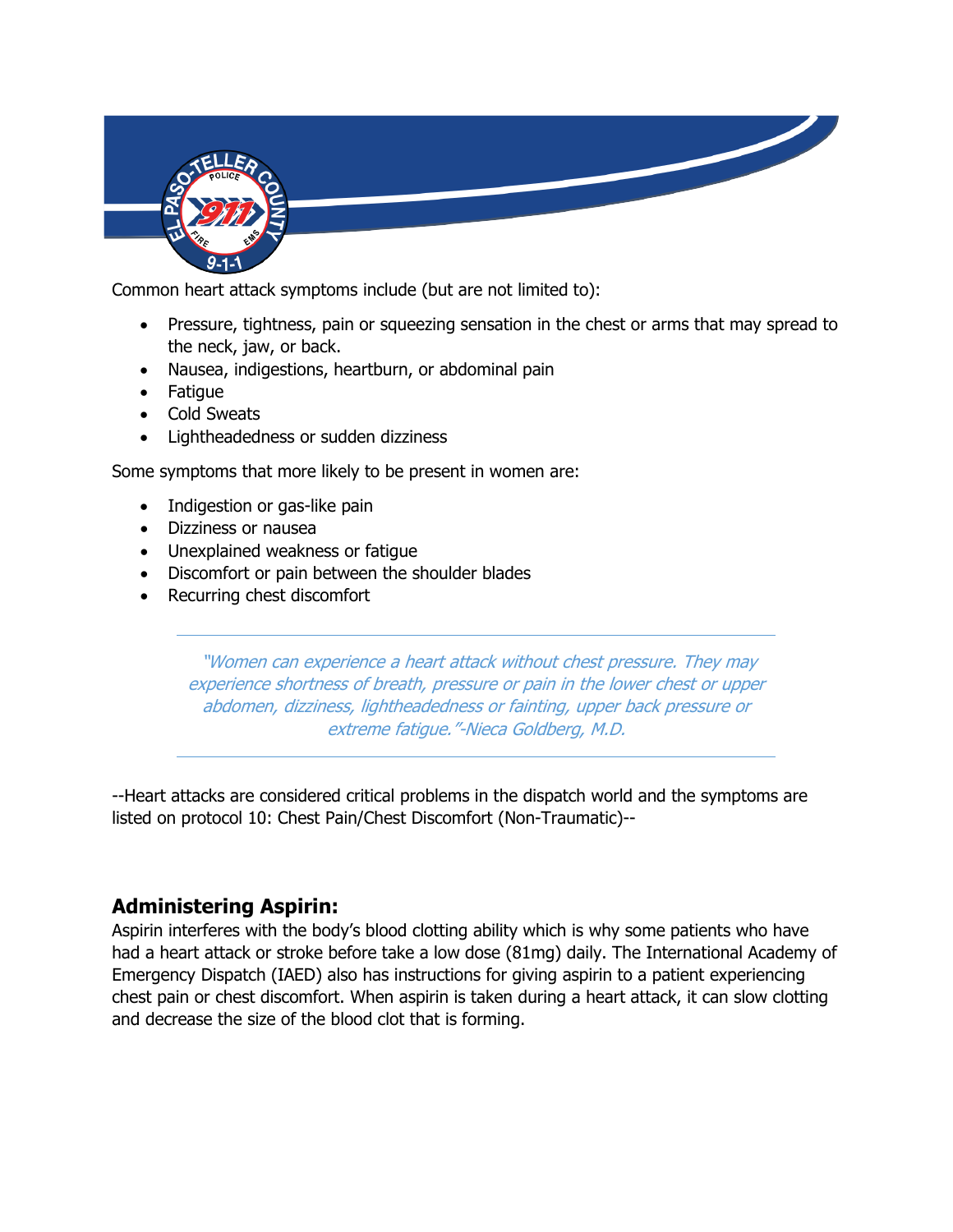

The Aspirin Diagnostic is available on multiple protocols at the PDI panel, as well as at the top of ProQA in the toolbar.

| <b>F</b> Paramount for Medical (5.1.1.30 - 4/17/2019)<br>File View Spec Logs Options Go to Language Tabs Version About ProQA<br>О<br>10: Chest Pain / Chest Discomfort (Non-Traumatic)<br>$9:45$ 2:18                                                                                                                                                       | $2 + 50$ $\circ$ ASA<br>$10 - D - 3$       |
|-------------------------------------------------------------------------------------------------------------------------------------------------------------------------------------------------------------------------------------------------------------------------------------------------------------------------------------------------------------|--------------------------------------------|
| <b>PDI/CEI</b><br>Entry<br>KQ<br>Post-Dispatch Instructions Additional Information                                                                                                                                                                                                                                                                          | <b>DLS</b><br>Summary                      |
| a. I'm sending the <b>paramedics</b> (ambulance) to help you now.<br>Stay on the line and I'll tell you exactly what to do next.                                                                                                                                                                                                                            | <b>DLS Links</b><br>X-Card<br>$\mathbf{a}$ |
| <b>b.</b> $(21 + D-1, 2, 3)$ If there is a <b>defibrillator</b> (AED) available,<br>send someone to get it now in case we need it later.                                                                                                                                                                                                                    | <b>Unconscious</b><br>$\mathbf b$          |
| c. (Patient medication requested and Alert) Remind him to do<br>what his doctor has instructed for these situations.                                                                                                                                                                                                                                        | $\mathsf{C}$                               |
| <b>Critical EMD Information</b><br>Stay on the line with the caller if his condition seems unstable<br>or is worsening.<br>Utilize the Aspirin Diagnostic & Instruction Tool - if<br>authorized by local Medical Control and the chest<br>pain/discomfort (Heart Attack Symptoms) patient is alert, ≥ 16<br>years old, and has no reported STROKE symptoms. | <b>ASA</b> Aspirin Diagnostic Tool         |
|                                                                                                                                                                                                                                                                                                                                                             | ≉                                          |
| aramount for Medical (5.1.1.30 - 4/17/2019)                                                                                                                                                                                                                                                                                                                 | $\Box$<br>$\times$                         |
| Spec Logs Options Go to Language Tabs Version About ProQA<br>View                                                                                                                                                                                                                                                                                           |                                            |
|                                                                                                                                                                                                                                                                                                                                                             | ASA                                        |

Before administering aspirin, remember to read the blue text at the top of the Aspirin Diagnostic:

‡r<br>P Eile

÷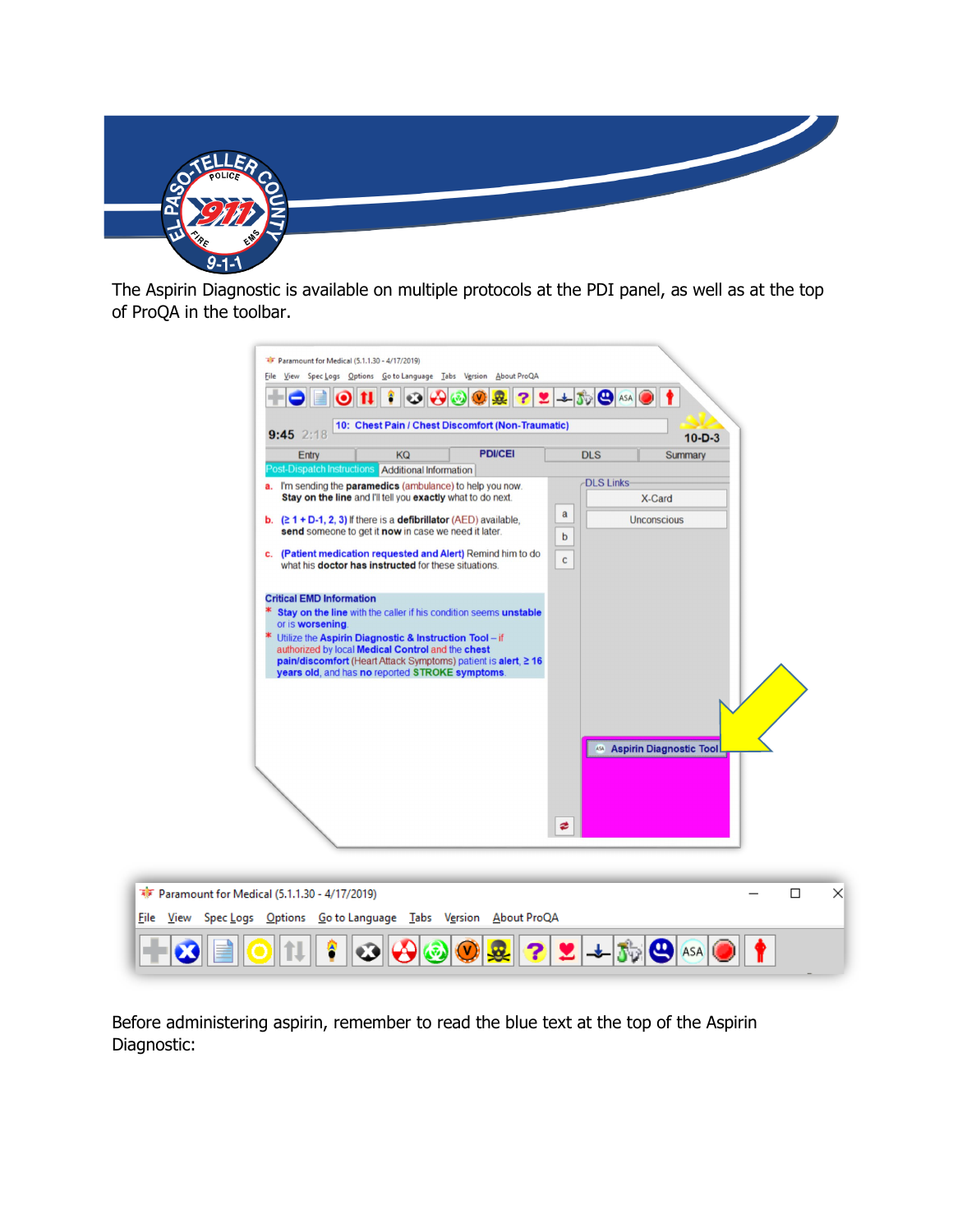| 9-1-                                           |                        |                            |   |   |
|------------------------------------------------|------------------------|----------------------------|---|---|
|                                                |                        |                            |   |   |
|                                                |                        |                            |   |   |
|                                                |                        |                            |   |   |
|                                                |                        |                            |   |   |
| [ASA] ProQA Diagnostic Tools Version: 5.1.0.43 |                        |                            | □ | × |
|                                                |                        |                            |   |   |
| Abbreviations                                  | <b>Additional Info</b> | <b>Limitations Warning</b> |   |   |
| <b>Aspirin Diagnostic and Instruction Tool</b> |                        |                            |   |   |

If the patient is not alert, pregnant, or having stroke symptoms (listed in Protocol 28: Stroke (CVA)/Transient Ischemic Attack (TIA)) we do not want to have the caller give aspirin. Also, if the caller is saying that the patient has just taken aspirin, we can administer another dose.

## **Things to consider:**

When taking a call of a person who is having chest discomfort or any other heart attack symptom, we need to be prepared for early intervention of CPR if they go into cardiac arrest. A medication common in patients with certain heart conditions is Nitroglycerin, commonly referred to as "Nitro". Nitro is used to dilate blood vessels and relieve chest pain commonly caused by coronary artery disease. If a caller is asking if they should give nitro, there is an instruction to address this: "Remind them to do what his doctor has instructed for these situations". This gives the patient the ability to make that decision based on what they were told by their doctor.

### **Definitions:**

Angina /an-JIE-nuh/: Chest pain or discomfort caused when the heart muscle doesn't get enough oxygen-rich blood. There are many types of angina, but it is not a disease, it is a symptoms of an underlying heart problem.

Coronary Arteries: Arteries that feed the heart

Coronary Artery Disease: (most common type of heart disease) Happens when arteries that supply blood to the heart muscle become hardened and narrowed due to the buildup of cholesterol or plaque on their inner walls.

**Resources: American Heart Association:** 

<https://www.heart.org/en/health-topics/heart-attack/about-heart-attacks>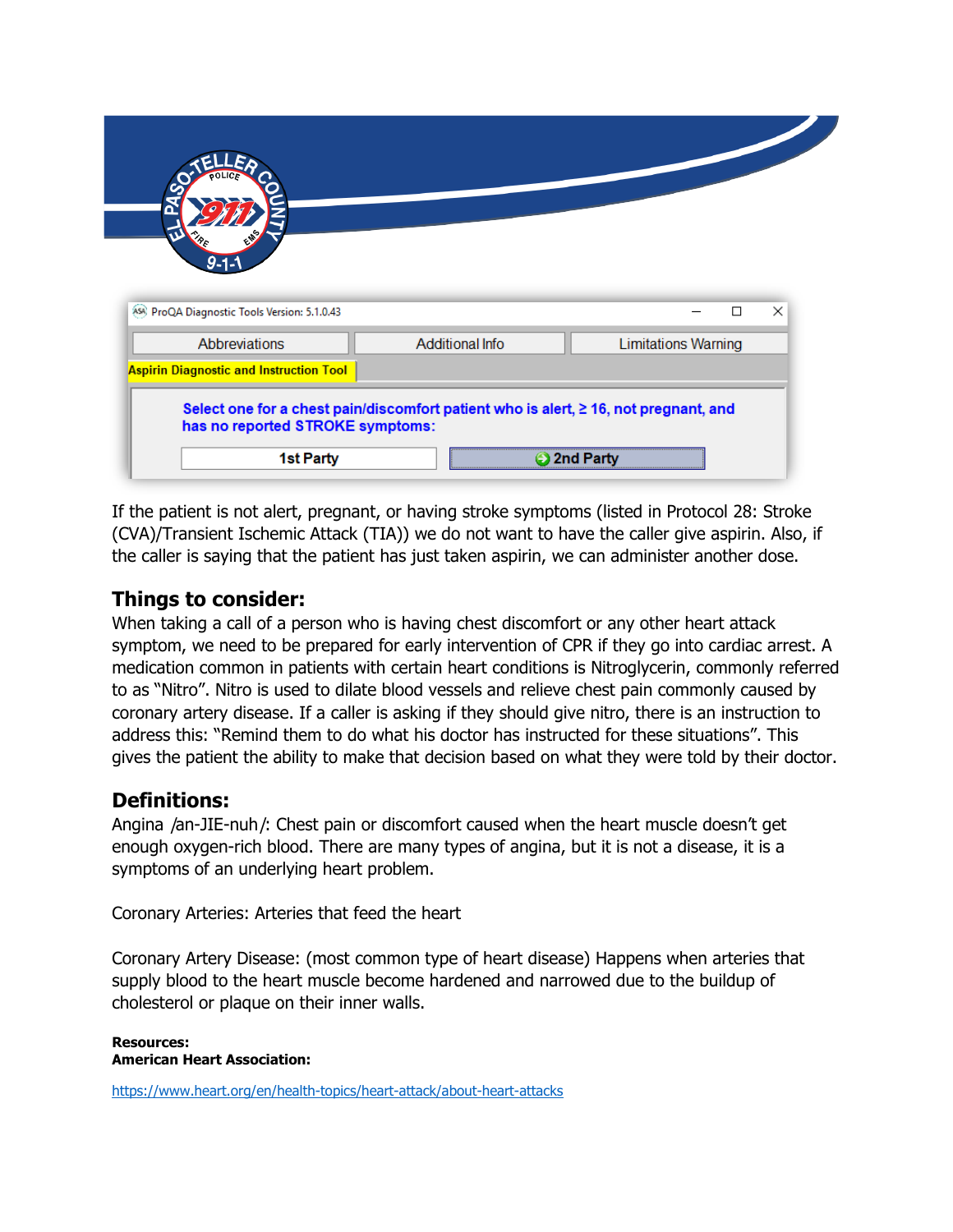

Heart Attacks

| н | $\mathbf{B}$ |              |              |                | YYPIZSTOLOYQQ   |           |     |              |              |              |              |         |              |              |
|---|--------------|--------------|--------------|----------------|-----------------|-----------|-----|--------------|--------------|--------------|--------------|---------|--------------|--------------|
| F | Е            | $\mathbf{X}$ | $\mathbf{Y}$ | $\mathbb D$    | U               |           |     |              | I O X V A    |              | R            | Е       | ਾ            | v            |
| Е | А            | $\mathbf{A}$ |              |                | I Q X T R E S   |           |     |              |              | Н            | т            | Ν       | м            | X            |
| Р | s            | н            | $\mathbb{R}$ | N              | $\mathbf{T}$    |           |     |              | N J Z Q I I  |              |              | R       | м            | т            |
| Q | м            | $\mathbf{P}$ | w            | т              | T.              |           | U S | 工            | $\mathbf{E}$ | R            | N            | U       | I            | L            |
| К | v            | н            | N            | Е              |                 | D N F A   |     |              | 工            | I            | $^{\circ}$ S | N       | $\mathbf{F}$ | А            |
| G | W            | $\circ$      | $\mathbf{P}$ | W              |                 | V I       |     |              | D P K C H    |              |              | А       | $\mathbf C$  | $\mathbf{T}$ |
| т | $\circ$      | w            |              |                | J H Y A S G L W |           |     |              |              |              | $\circ$      | X       | I            | $\mathbf{X}$ |
| м | т            | в            |              | J N            |                 | P A S E   |     |              | $\mathbf T$  | $\mathbf{F}$ | U            | F       | I            | $\mathbb A$  |
| G | ୍ତ           |              | $O Z$ $W$    |                | Q I N X A W     |           |     |              |              |              | L            | $U$ $C$ |              | $\mathbb{L}$ |
| N | F            | R            | н            | K              |                 | M O D W   |     |              | М            | - S          | $\mathbb{D}$ | R       | Р            | н            |
| D | F            | т            | т            | I              |                 | H V U H Z |     |              |              | F            | $-E$         | V G     |              | $\circ$      |
| м | D            | B C          |              | $\mathbf{C}$   | V N E X A       |           |     |              |              | T.           | R            | $O$ $A$ |              | $_{\rm R}$   |
| N | W            | D            |              | D <sub>R</sub> |                 | B U V F Y |     |              |              | т            | D            | Y       | w            | U            |
| Е | $\mathbf T$  | $\mathbf C$  |              | JU Z           |                 |           | K X | $\mathbb{D}$ | т            | п            | Е            | Е       | $\mathbf{A}$ | Е            |

#### Words:

Short name for medication used to dilate blood vessels \_\_\_\_\_

The heart is a \_\_\_\_\_\_\_

The two top chambers of the heart \_\_\_\_\_

Main artery that carries blood away from the heart \_\_\_\_\_

Women may experience pain between the \_\_\_\_\_\_\_ blades as a sign of a heart attack

IAED has instructions to administer \_\_\_\_\_\_\_ for Chest Pain/Chest Discomfort patients

\_\_\_\_\_\_\_\_\_\_Is the #1 killer of both men and women in the United States